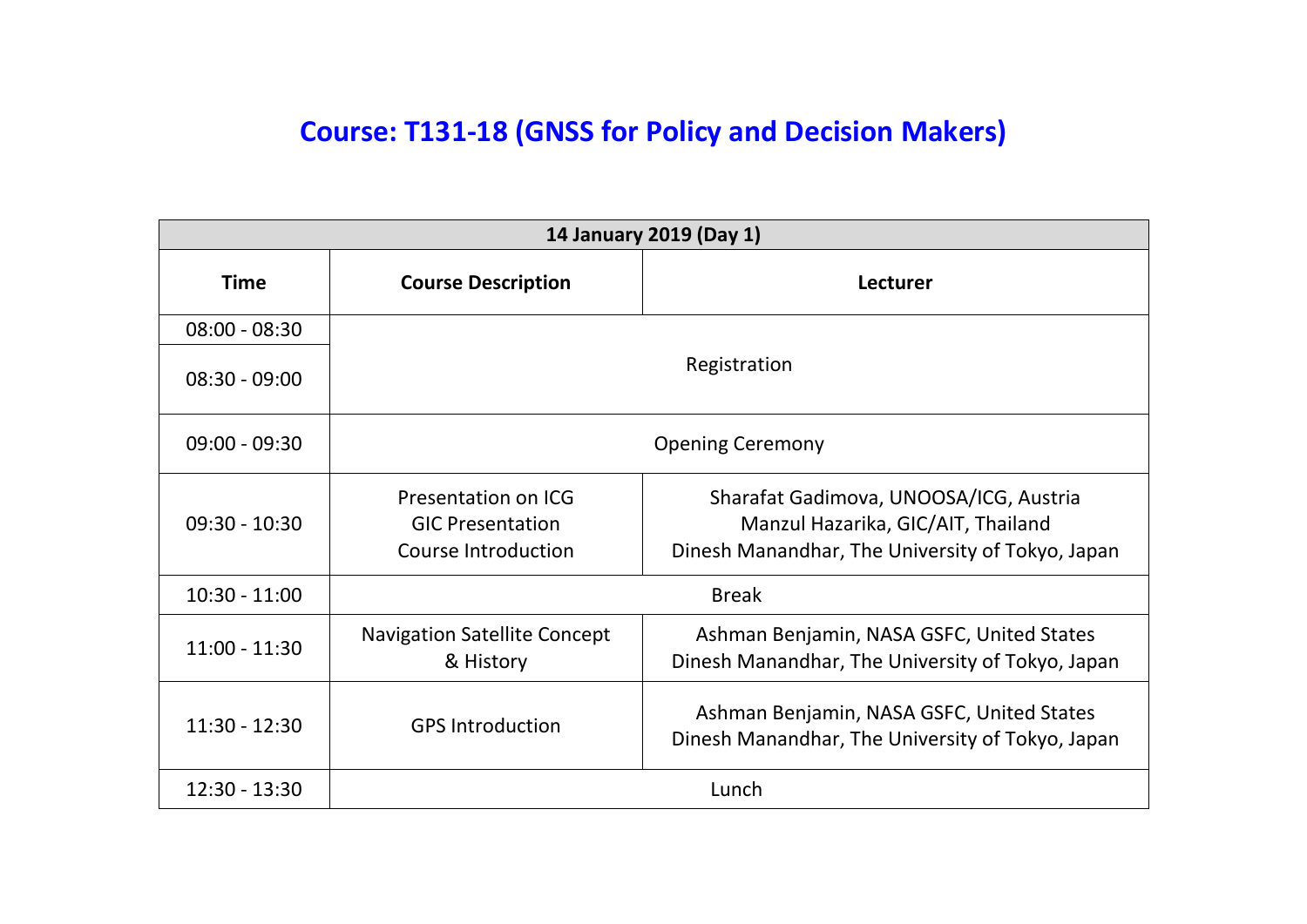| $13:30 - 14:30$         | <b>GALILEO Introduction</b>                                   | Andreas Schutz, Universität der Bundeswehr München,<br>Germany                                |
|-------------------------|---------------------------------------------------------------|-----------------------------------------------------------------------------------------------|
| $14:30 - 15:30$         | <b>Other GNSS Introduction</b><br>(BDS, QZSS, GLONASS, IRNSS) | Dinesh Manandhar, The University of Tokyo, Japan                                              |
| $15:30 - 16:00$         |                                                               | <b>Break</b>                                                                                  |
| $16:00 - 17:00$         | <b>GPS Applications</b>                                       | Ashman Benjamin, NASA GSFC, United States<br>Dinesh Manandhar, The University of Tokyo, Japan |
| $17:00 - 17:30$         | SBAS / EGNOS Introduction                                     | Gabriella Povero, Int. Cooperation on GNSS, Instituto<br>Superiore Mario Boella, Italy        |
| 15 January 2019 (Day 2) |                                                               |                                                                                               |
| <b>Time</b>             | <b>Course Description</b>                                     | Lecturer                                                                                      |
| $08:00 - 08:30$         |                                                               |                                                                                               |
| $08:30 - 09:00$         | <b>ICG Activities for Capacity</b><br>Development             | Sharafat Gadimova, UNOOSA/ICG, Austria                                                        |
| $09:00 - 09:30$         | <b>Brief GNSS Signal Introduction</b>                         | Gabriella Povero, Int. Cooperation on GNSS, Instituto<br>Superiore Mario Boella, Italy        |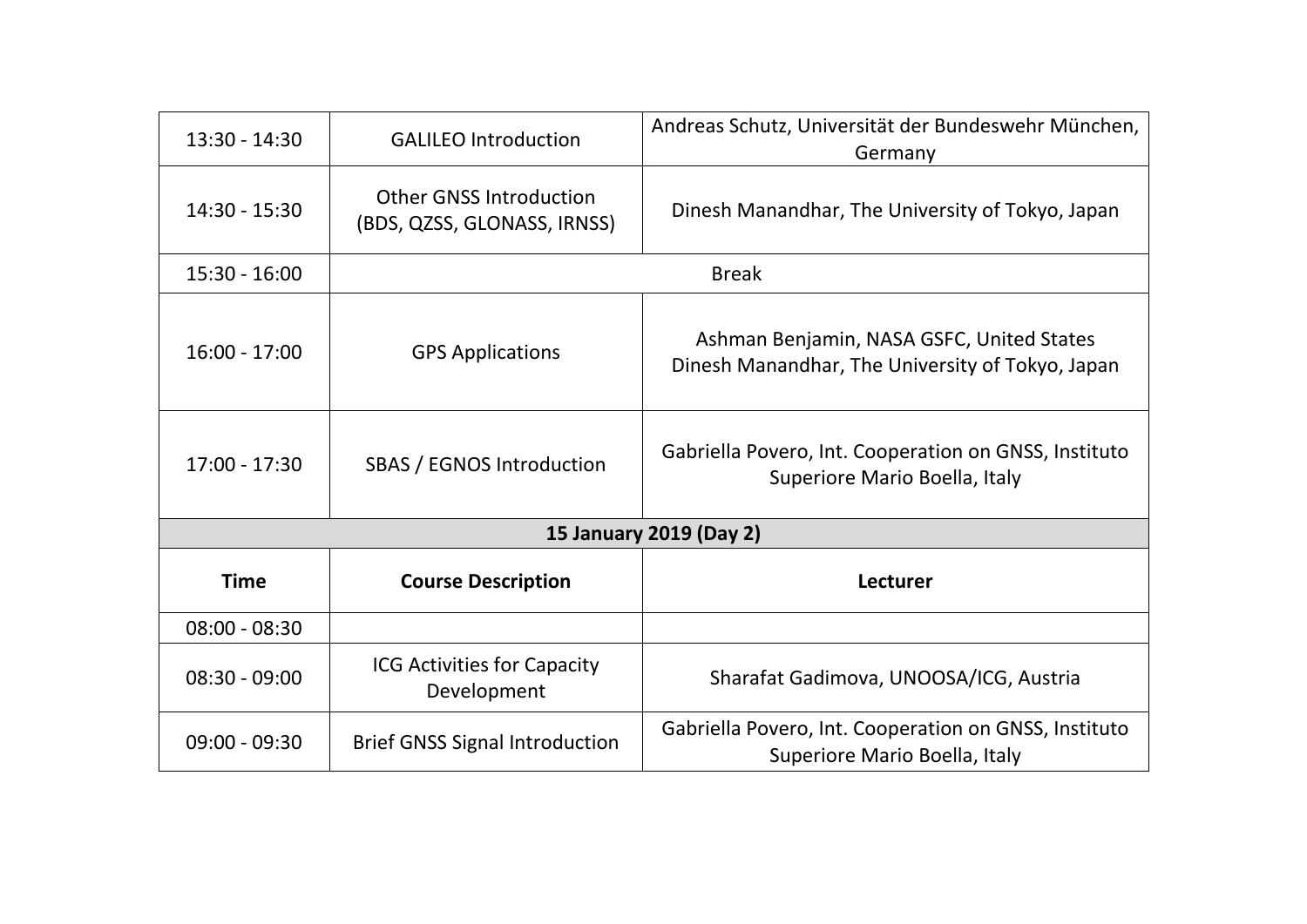| $09:30 - 10:30$ | <b>GNSS Receiver Introduction</b><br>(How does a GNSS Receiver<br>Work?) | Gabriella Povero, Int. Cooperation on GNSS, Instituto<br>Superiore Mario Boella, Italy                                                                                                                                                                    |
|-----------------|--------------------------------------------------------------------------|-----------------------------------------------------------------------------------------------------------------------------------------------------------------------------------------------------------------------------------------------------------|
| $10:30 - 11:00$ | <b>Break</b>                                                             |                                                                                                                                                                                                                                                           |
| $11:00 - 12:00$ | <b>GALILEO Applications</b>                                              | Gabriella Povero, Int. Cooperation on GNSS, Instituto<br>Superiore Mario Boella, Italy                                                                                                                                                                    |
| $12:00 - 12:30$ | <b>GNSS Markets</b>                                                      | Gabriella Povero, Int. Cooperation on GNSS, Instituto<br>Superiore Mario Boella, Italy                                                                                                                                                                    |
| $12:30 - 13:30$ |                                                                          | Lunch                                                                                                                                                                                                                                                     |
| $13:30 - 14:30$ | <b>GALILEO Applications</b>                                              | Andreas Schutz, Universität der Bundeswehr München,<br>Germany                                                                                                                                                                                            |
| $14:30 - 15:30$ | <b>GNSS Downstream Markets</b>                                           | Martin Sunkevic, GNSS Space Agency (GSA)<br>(Online Lecture, GSA, Czech Republic)                                                                                                                                                                         |
| $15:30 - 16:00$ |                                                                          | <b>Break</b>                                                                                                                                                                                                                                              |
| $16:00 - 17:00$ | How to Log GNSS Data?<br><b>GNSS Field Survey</b>                        | Dinesh Manandhar, The University of Tokyo, Japan<br>Ashman Benjamin, NASA GSFC, United States<br>Gabriella Povero, Int. Cooperation on GNSS, Instituto<br>Superiore Mario Boella, Italy<br>Andreas Schutz, Universität der Bundeswehr München,<br>Germany |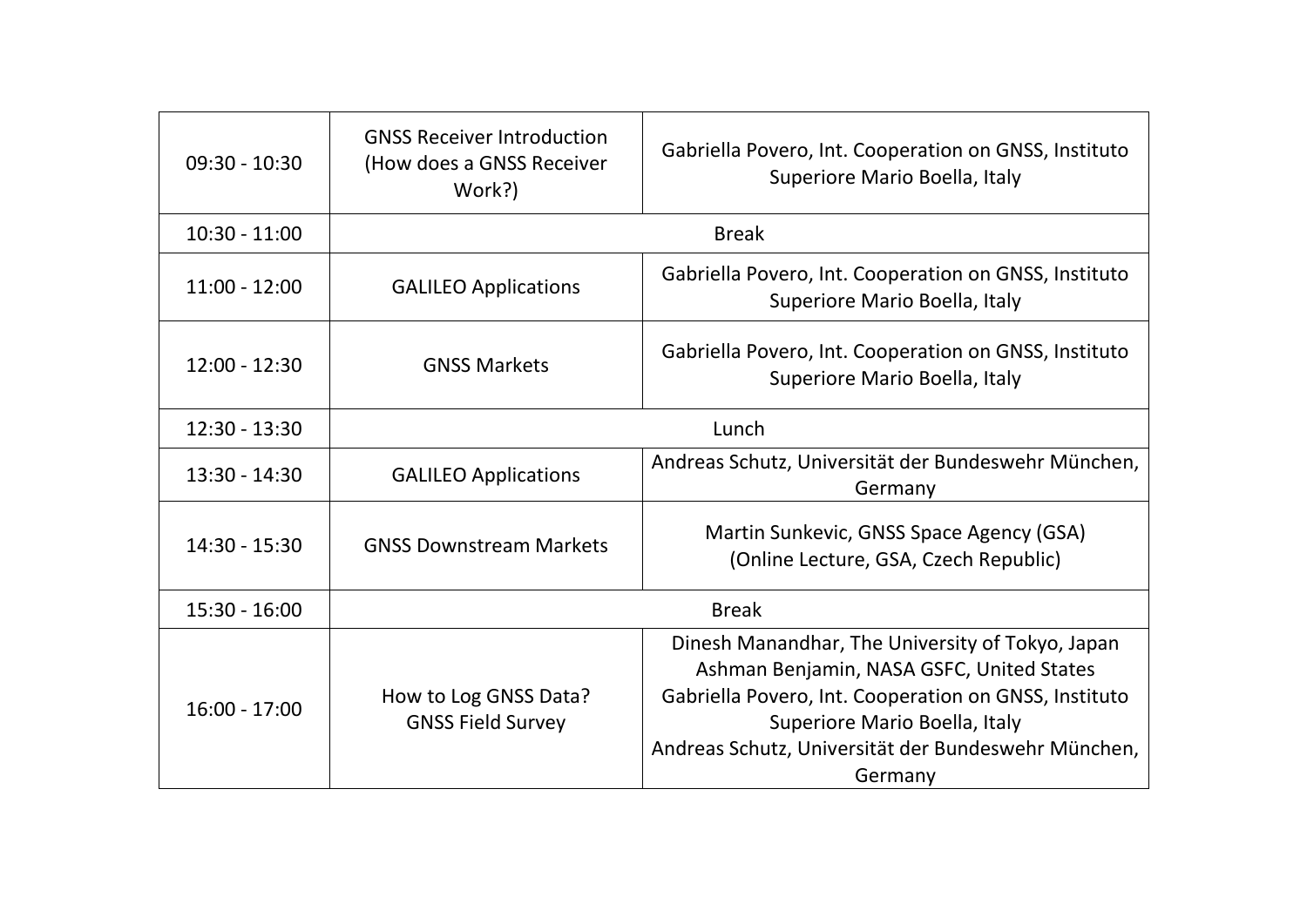|                 |                                                                      | <b>GIC</b>                                                                             |
|-----------------|----------------------------------------------------------------------|----------------------------------------------------------------------------------------|
|                 |                                                                      |                                                                                        |
| $17:00 - 17:30$ | Looking at GNSS Data<br>Data Formats etc                             | Dinesh Manandhar, The University of Tokyo, Japan                                       |
|                 |                                                                      | 16 January 2019 (Day 3)                                                                |
| <b>Time</b>     | <b>Course Description</b>                                            | Lecturer                                                                               |
| $08:00 - 08:30$ |                                                                      |                                                                                        |
| $08:30 - 09:00$ | <b>Sponsor's Presentation</b>                                        | Septentrio                                                                             |
| $09:00 - 09:30$ | <b>How to Read GNSS Receiver</b><br><b>Technical Specifications?</b> | Dinesh Manandhar, The University of Tokyo, Japan                                       |
| $09:30 - 10:30$ | <b>GNSS Survey Methods</b><br>SPS, DGPS, RTK and PPP                 | Dinesh Manandhar, The University of Tokyo, Japan                                       |
| $10:30 - 11:00$ |                                                                      | <b>Break</b>                                                                           |
| $11:00 - 12:00$ | Errors, Datums, Coordinate<br>Systems                                | Gabriella Povero, Int. Cooperation on GNSS, Instituto<br>Superiore Mario Boella, Italy |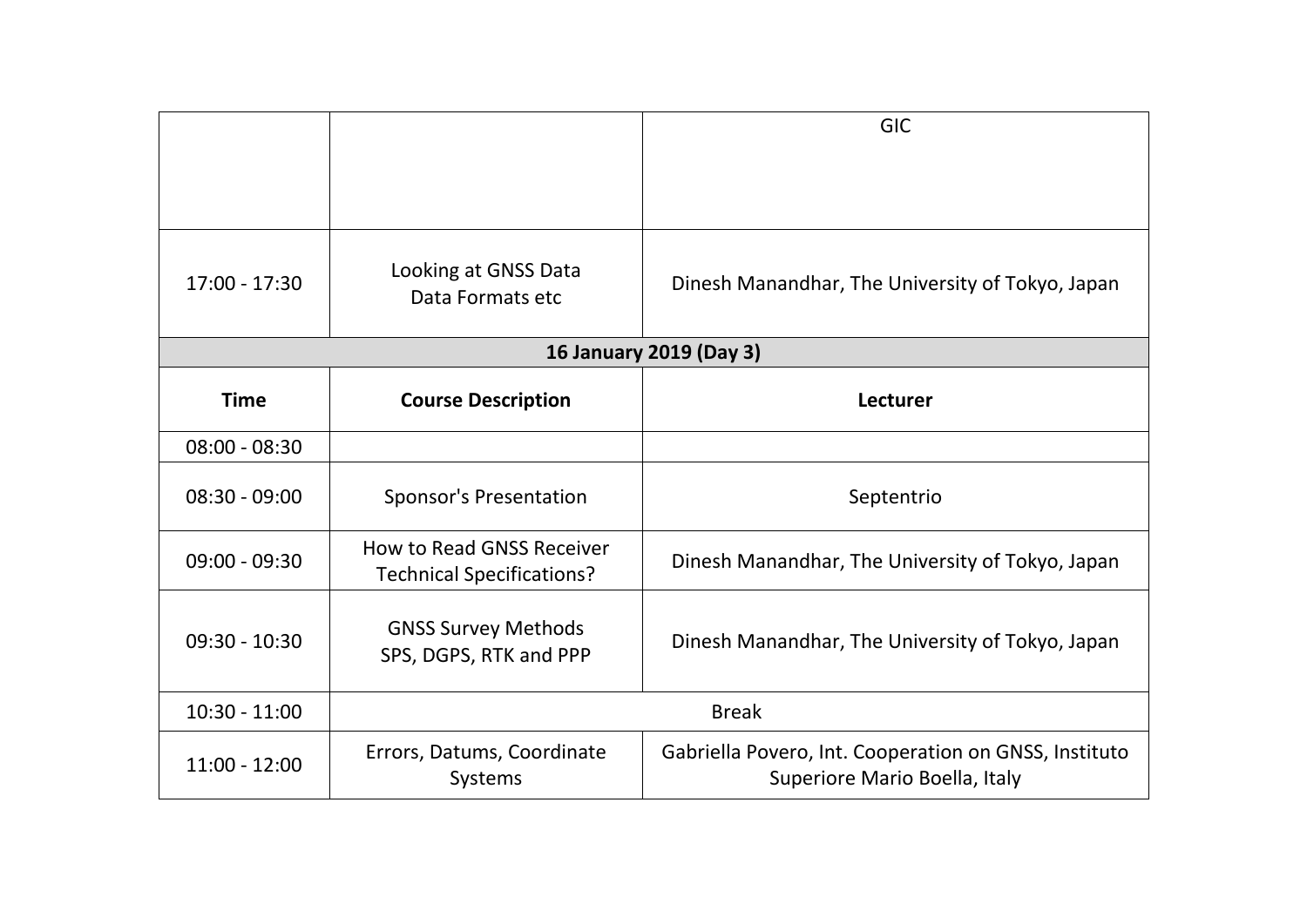| $12:00 - 12:30$         | Useful Software, Tools, Global<br><b>Base-Station Data etc</b>               | Gabriella Povero, Int. Cooperation on GNSS, Instituto<br>Superiore Mario Boella, Italy<br>Dinesh Manandhar, The University of Tokyo, Japan<br>Avinab Malla, Nepal                       |
|-------------------------|------------------------------------------------------------------------------|-----------------------------------------------------------------------------------------------------------------------------------------------------------------------------------------|
| $12:30 - 13:30$         |                                                                              | Lunch                                                                                                                                                                                   |
| $13:30 - 14:30$         |                                                                              | Dinesh Manandhar, The University of Tokyo, Japan                                                                                                                                        |
| $14:30 - 15:30$         | Micro-Project to Establish GNSS<br>Technology                                | Gabriella Povero, Int. Cooperation on GNSS, Instituto<br>Superiore Mario Boella, Italy<br>Ashman Benjamin, NASA GSFC, United States                                                     |
| $15:30 - 16:00$         | <b>Break</b>                                                                 |                                                                                                                                                                                         |
| $16:00 - 17:00$         | Micro-Project to Establish GNSS<br>Technology &<br><b>Report Preparation</b> | Dinesh Manandhar, The University of Tokyo, Japan<br>Gabriella Povero, Int. Cooperation on GNSS, Instituto<br>Superiore Mario Boella, Italy<br>Ashman Benjamin, NASA GSFC, United States |
| $17:00 - 18:00$         | Each Team Presents the Report<br>(Joined by T-151 Participants)              |                                                                                                                                                                                         |
| $18:30 - 21:00$         | Networking Dinner at AIT Center                                              |                                                                                                                                                                                         |
| 17 January 2019 (Day 4) |                                                                              |                                                                                                                                                                                         |
| <b>Time</b>             | <b>Course Description</b>                                                    | Lecturer                                                                                                                                                                                |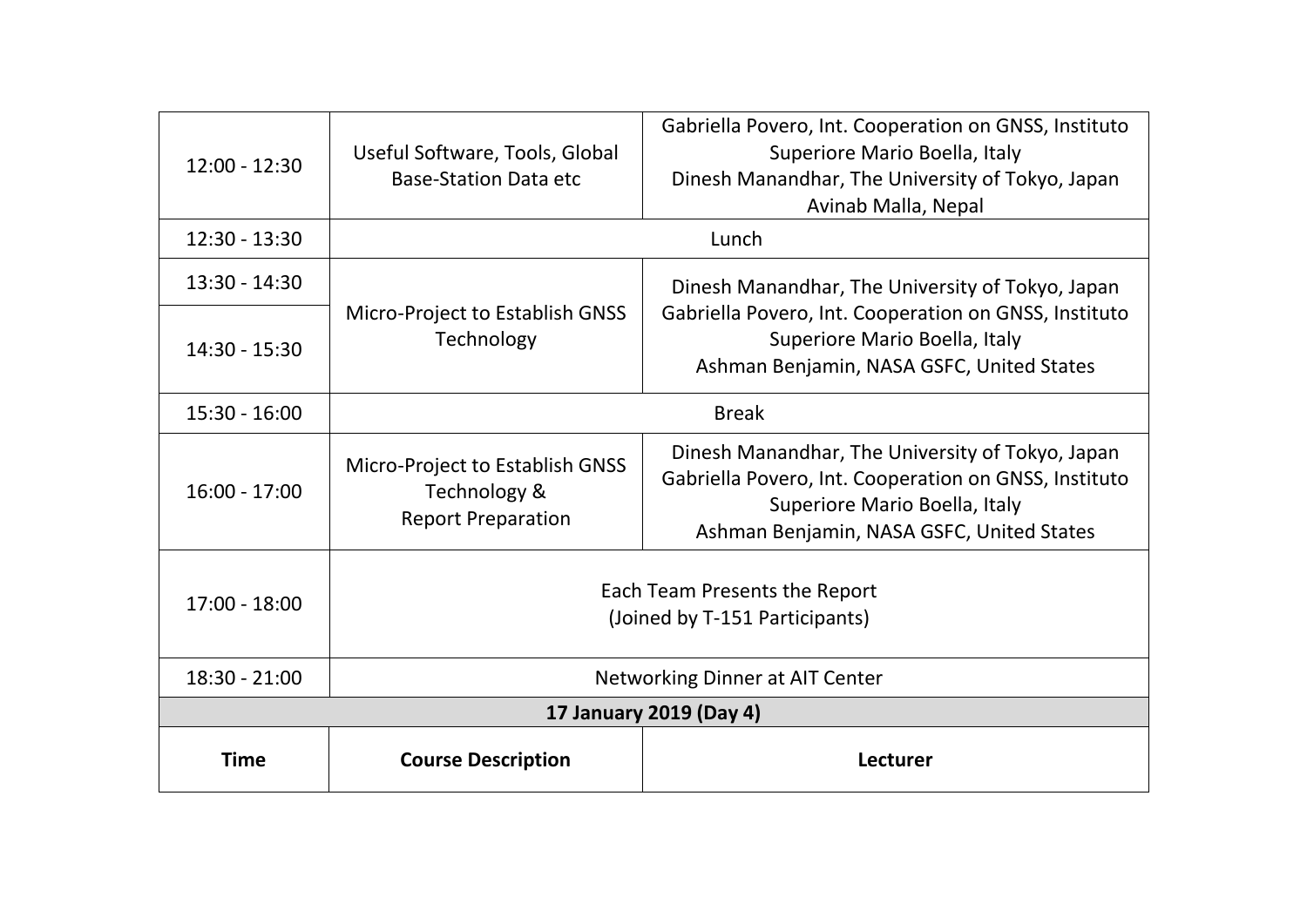| $08:00 - 08:30$ |                                                               |                                                                |
|-----------------|---------------------------------------------------------------|----------------------------------------------------------------|
| $08:30 - 09:00$ | <b>Sponsor's Presentation</b>                                 |                                                                |
| $09:00 - 09:30$ | Introduction to RTKLIB                                        |                                                                |
| $09:30 - 10:30$ | Android APPS to Log GNSS Data<br>Sample Data Log in the Field | Dinesh Manandhar, The University of Tokyo, Japan<br><b>GIC</b> |
| $10:30 - 11:00$ | <b>Break</b>                                                  |                                                                |
| $11:00 - 12:00$ | Invited Lecture:                                              | Shunji Murai, Professor Emeritus, The University of            |
| $12:00 - 12:30$ | Earthquake Monitoring and<br><b>Forecasting by GNSS</b>       | Tokyo, Japan                                                   |
| 12:30 - 13:30   | Lunch                                                         |                                                                |
| $13:30 - 14:30$ |                                                               |                                                                |
| 14:30 - 15:30   | <b>GNSS Data Processing</b>                                   |                                                                |
| 15:30 - 16:00   | <b>Break</b>                                                  |                                                                |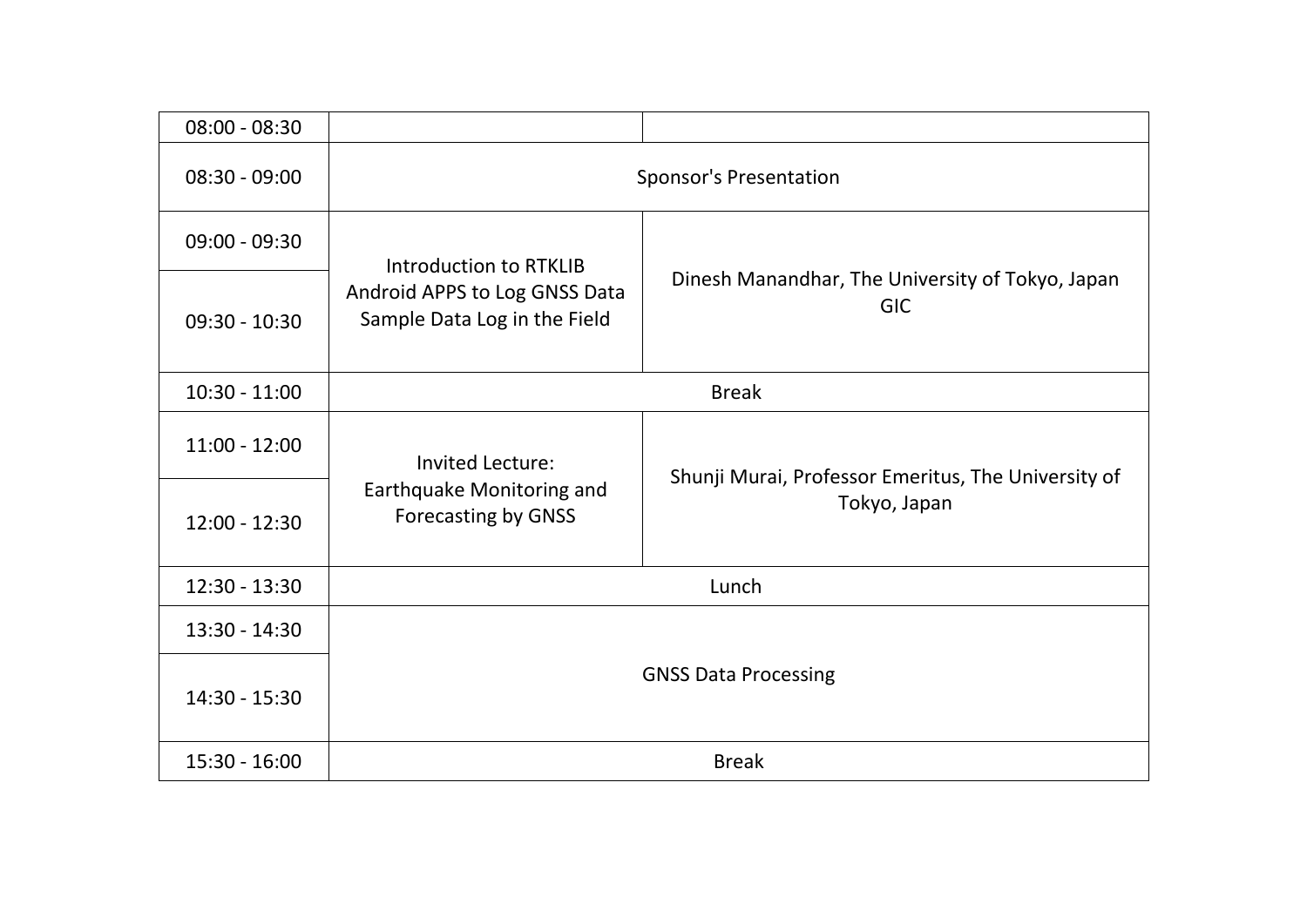| $16:00 - 17:00$ | Discussion on GNSS Data Processing Outputs                                 |                                                  |
|-----------------|----------------------------------------------------------------------------|--------------------------------------------------|
| $17:00 - 17:30$ | <b>Report Preparation</b><br><b>Report Format</b><br>Word and PPT Versions | Dinesh Manandhar, The University of Tokyo, Japan |
|                 |                                                                            | 18 January 2019 (Day 5)                          |
| <b>Time</b>     | <b>Course Description</b>                                                  | Lecturer                                         |
| $08:00 - 08:30$ |                                                                            |                                                  |
| $08:30 - 09:00$ | <b>Sponsor's Presentation</b>                                              |                                                  |
| $09:00 - 09:30$ | <b>GNSS Data Processing</b>                                                |                                                  |
| $09:30 - 10:30$ | <b>GNSS Data Processing</b>                                                |                                                  |
| $10:30 - 11:00$ | <b>Break</b>                                                               |                                                  |
| $11:00 - 12:00$ | <b>Report Preparation</b>                                                  |                                                  |